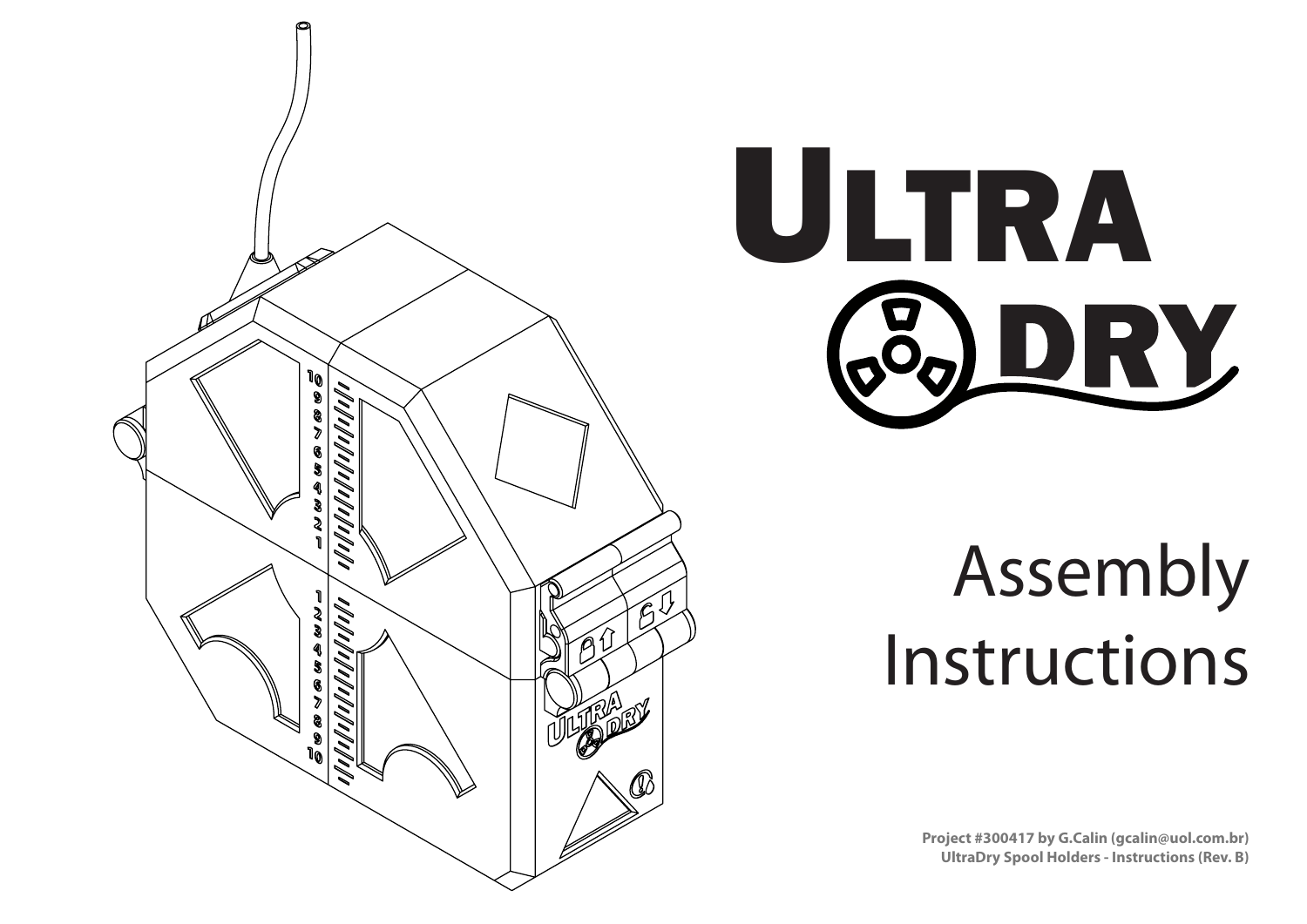

|                                   | <b>NARROW version</b>         | <b>STANDARD version</b> | <b>WIDE</b> version            |
|-----------------------------------|-------------------------------|-------------------------|--------------------------------|
| Body dimensions $(A / B / C / D)$ | 250 / 250 / 68 / 298 mm       | 250 / 250 / 98 / 298 mm | 250 / 250 / 128 / 298 mm       |
| Spool outside diameter (OD)       | from 140 mm to 210 mm         |                         |                                |
| Spool internal diameter (ID)      | any                           |                         |                                |
| Spool width (W)                   | up to 40 mm                   | up to 70 mm             | up to 100 mm                   |
| Largest printable part            | $125 \times 125 \times 68$ mm | 125 x 125 x 98 mm       | $125 \times 125 \times 128$ mm |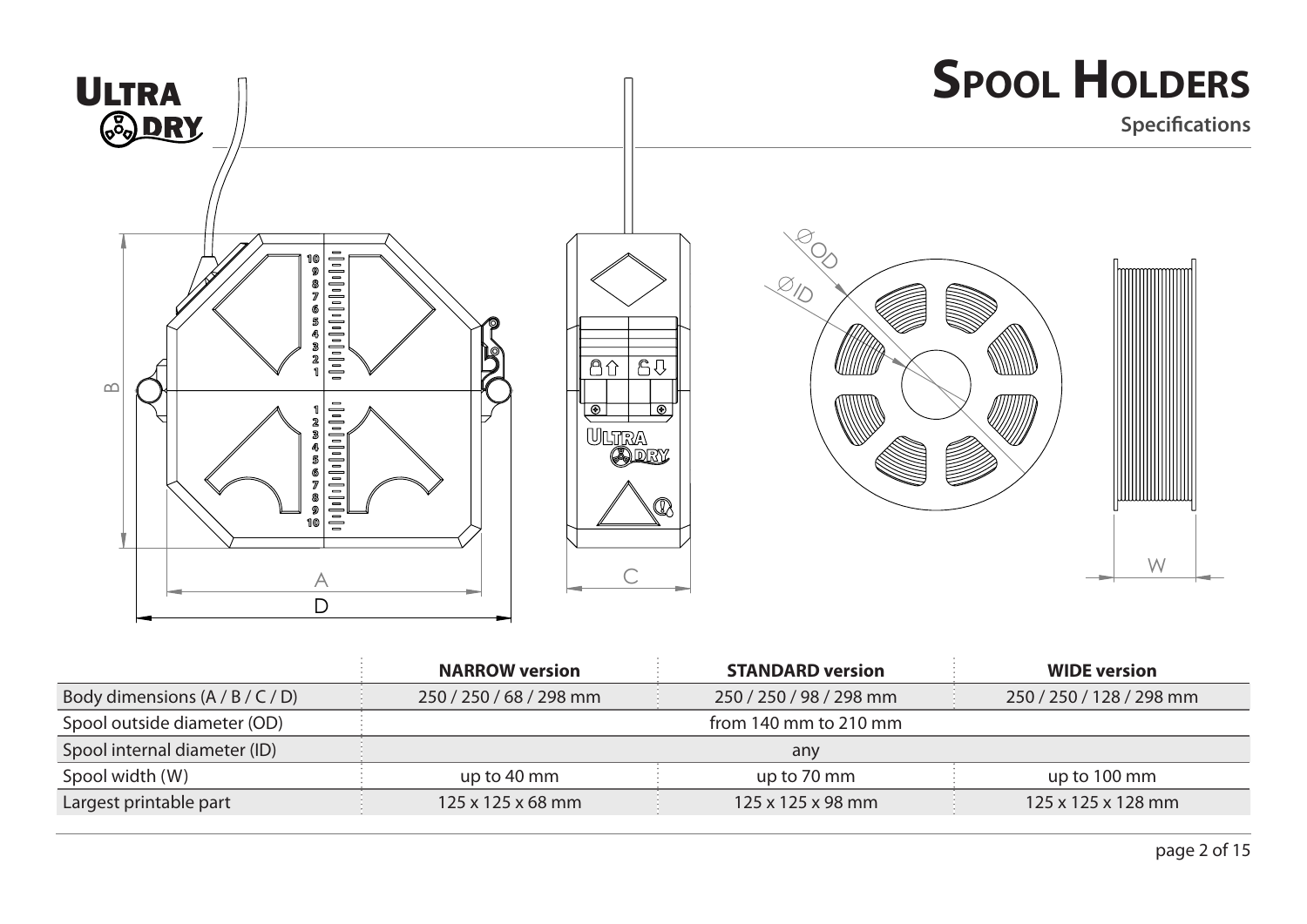

**3D Printed Parts**



\* parts displayed in the preferred printing orientation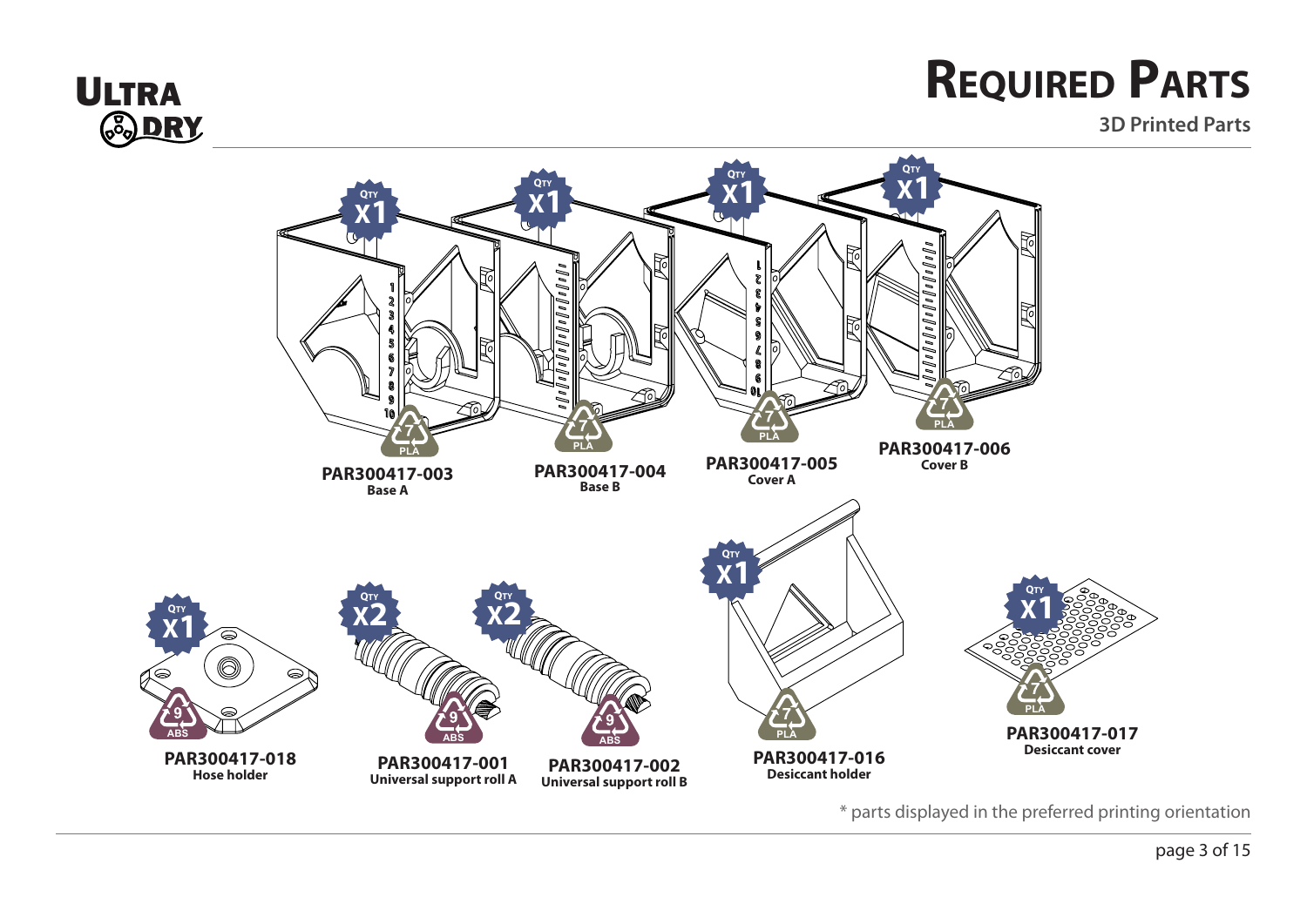

**3D Printed Parts (continued)**

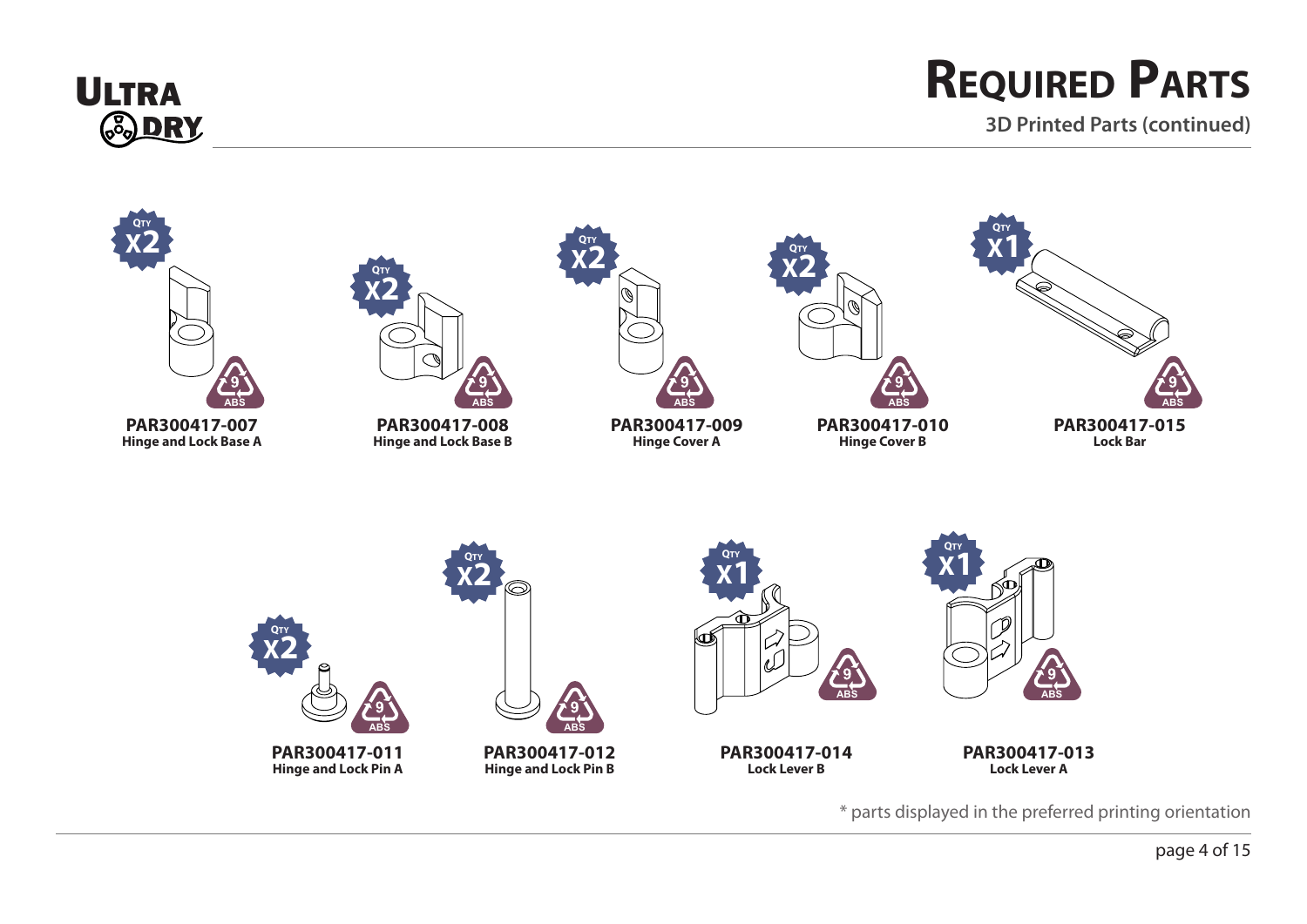

**Laser cut parts**



(DWG and STEP files available for CNC programming)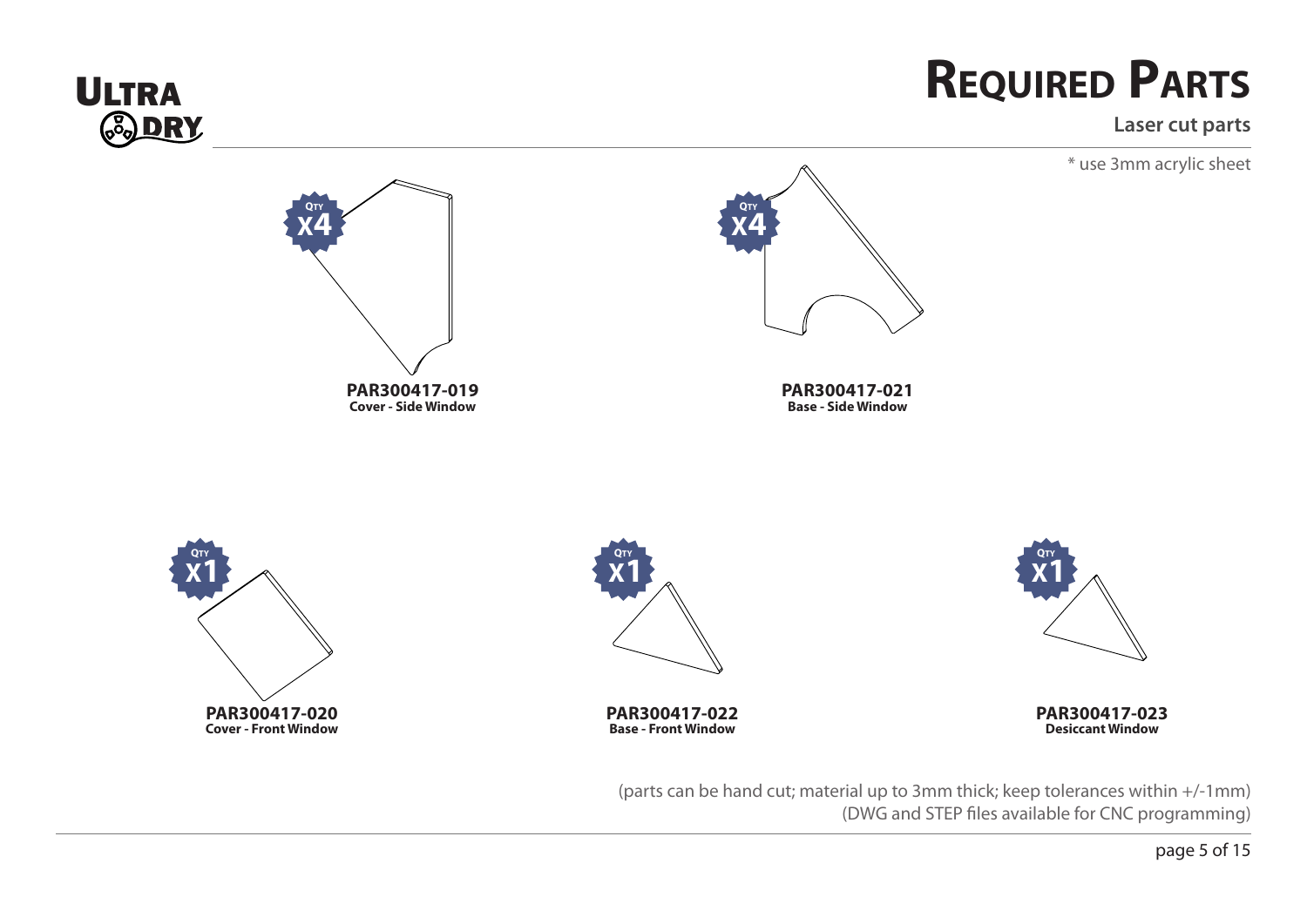### **ULTRA**<br>*SODRY*

### **Required Parts**

**Additional Hardware**

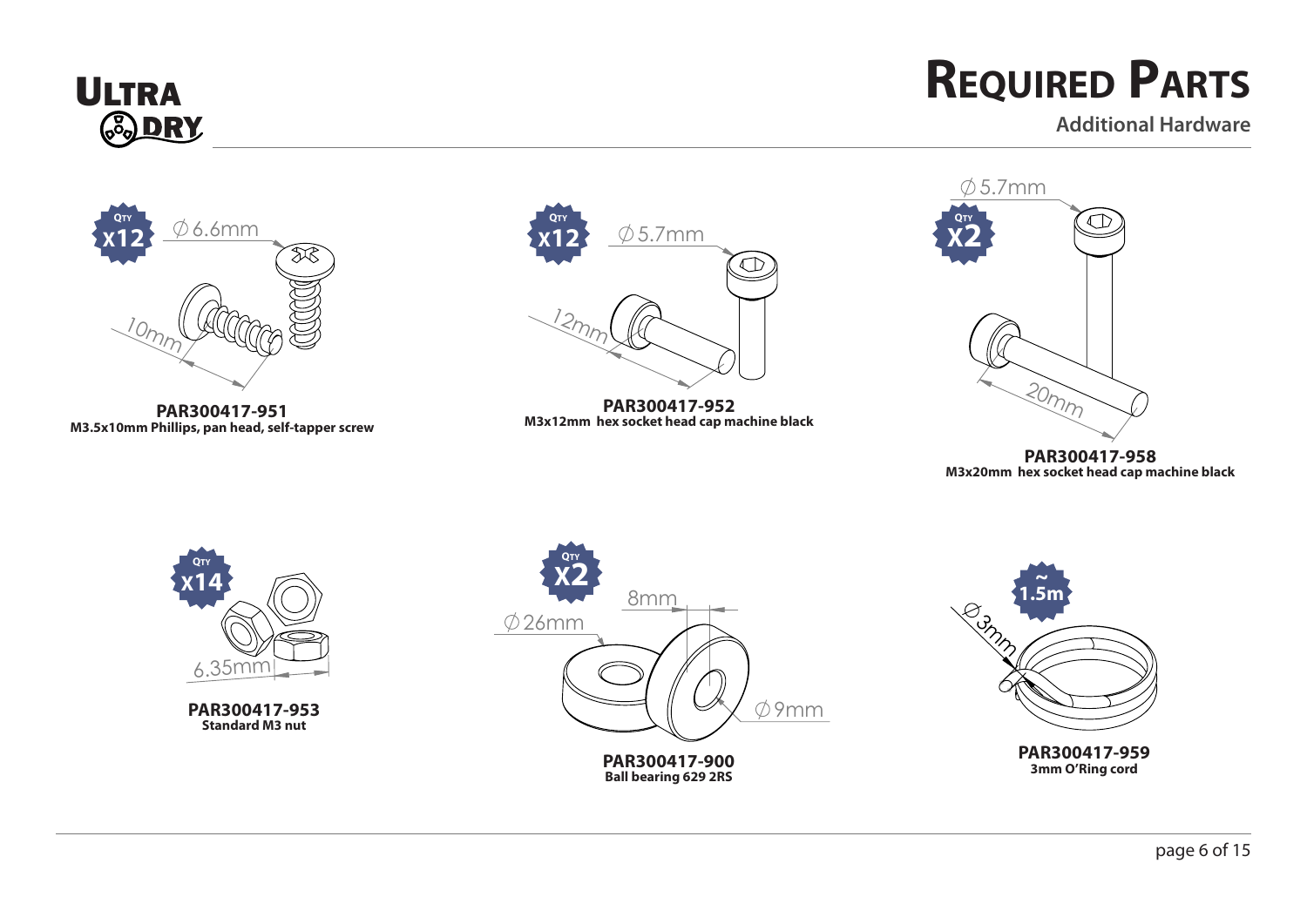

**Miscellaneous**



**Blue Silica (4~8mm balls)**



**PAR300417-956 Silicone adhesive**



**PAR300417-960 Standard 6mm OD / 4mm ID flexible PU pneumatic hose**



**PAR300417-957 Loctite 401 or similar super-glue**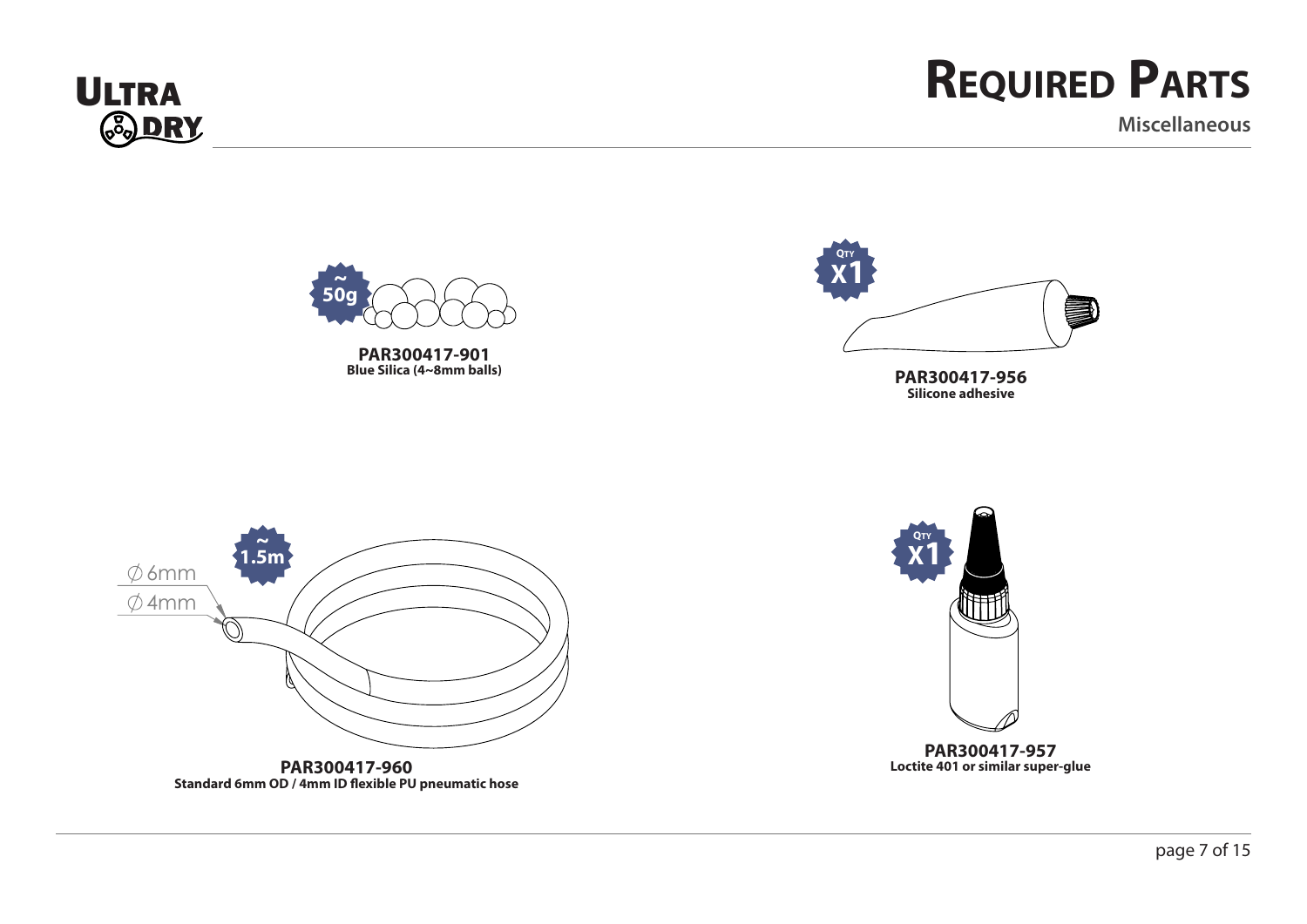### **Alternative Parts**



**Base and Cover**

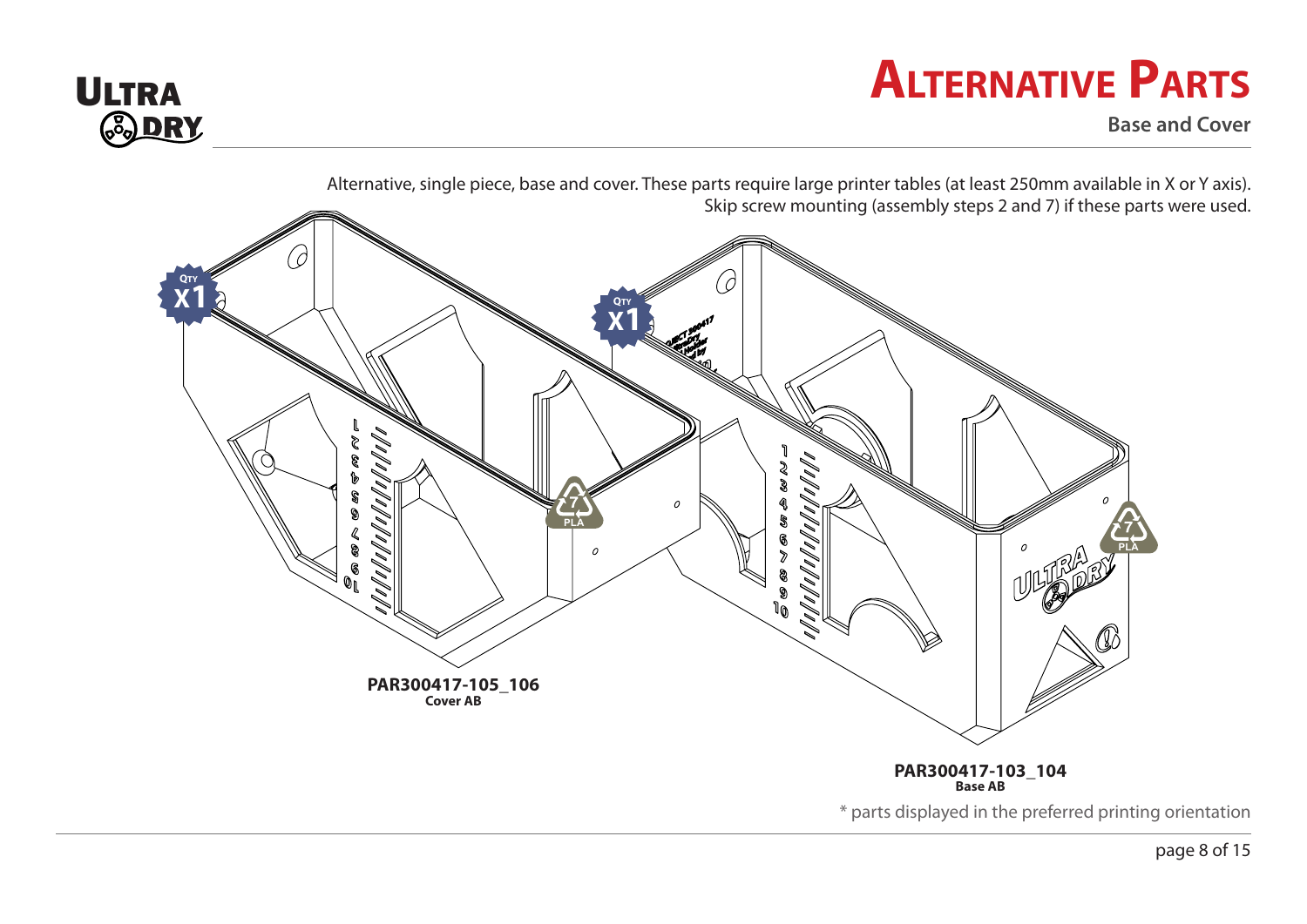

### **Alternative Parts**

**Conic roller**

Alternative, two parts with connecting pin, conic roller. Skip assembly steps 13 and 14 if these parts were used.



**PAR300417-025 Conic support roller PIN**

\* parts displayed in the preferred printing orientation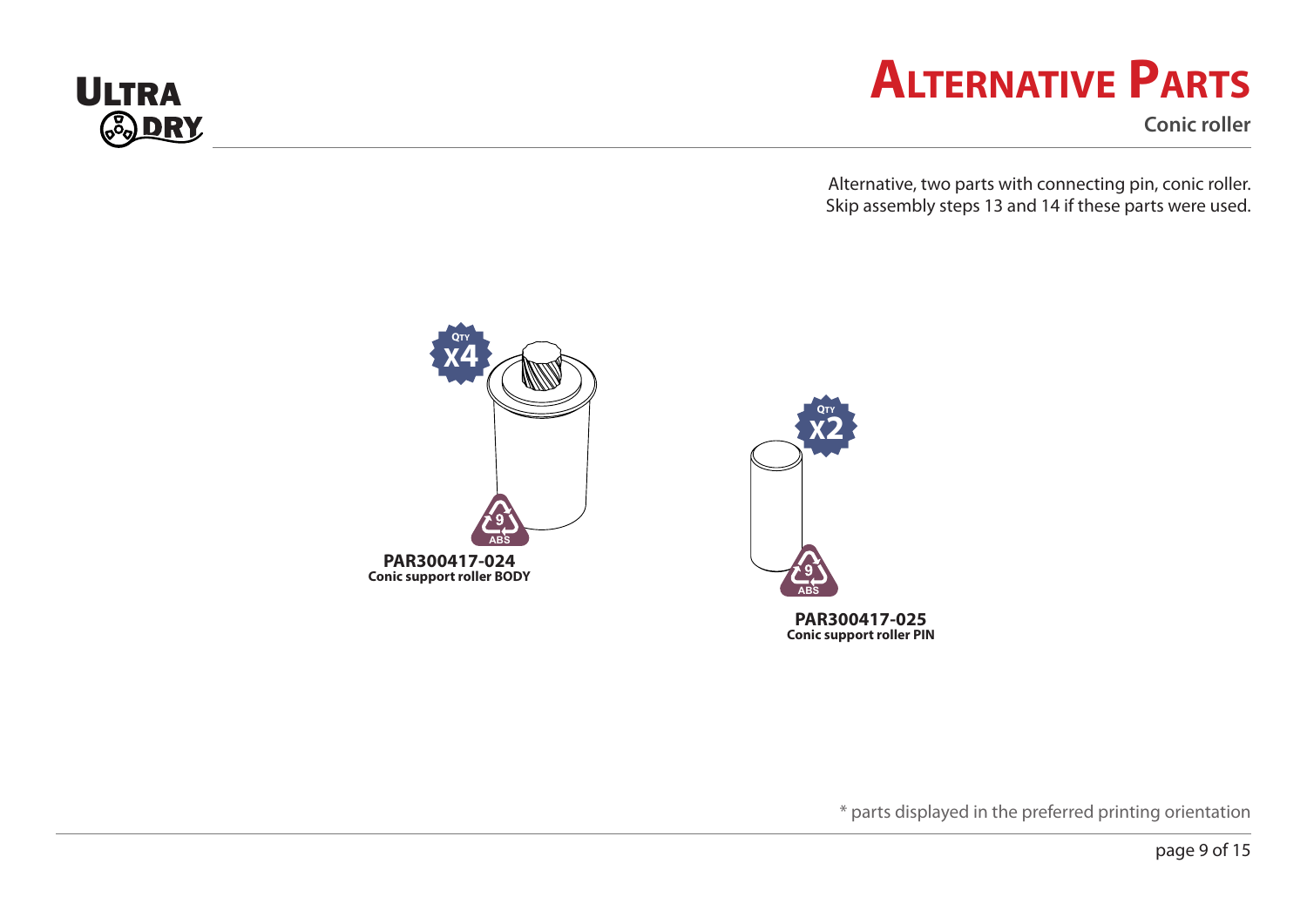# **ULTRA**<br>@DRY

### **Assembly Instruction**

**Base assembly**

- Place an O'Ring cord along the recessed contour of part **PAR300417-003 Base A**. Align and temporarily tape together parts **PAR300417-003 - Base A** and **PAR300417-004 - Base B**.
- Install the **PAR300417-952 M3x12mm screw** and the **PAR300417-953 M3 nut** on all 6 mounting pillars. Tight well.
- Insert an O'Ring cord along the entire top recessed track contour. Press it firmly inside.
- Apply a small amount of **PAR300417-956 Silicone adhesive** around **PAR300417-021 Base Side Window** and place it on the internal recessed frame. Repeat the process for all 4 windows.
- Apply a small amount of **PAR300417-956 Silicone adhesive** around **PAR300417-022 Base Front Window** and also install it in.

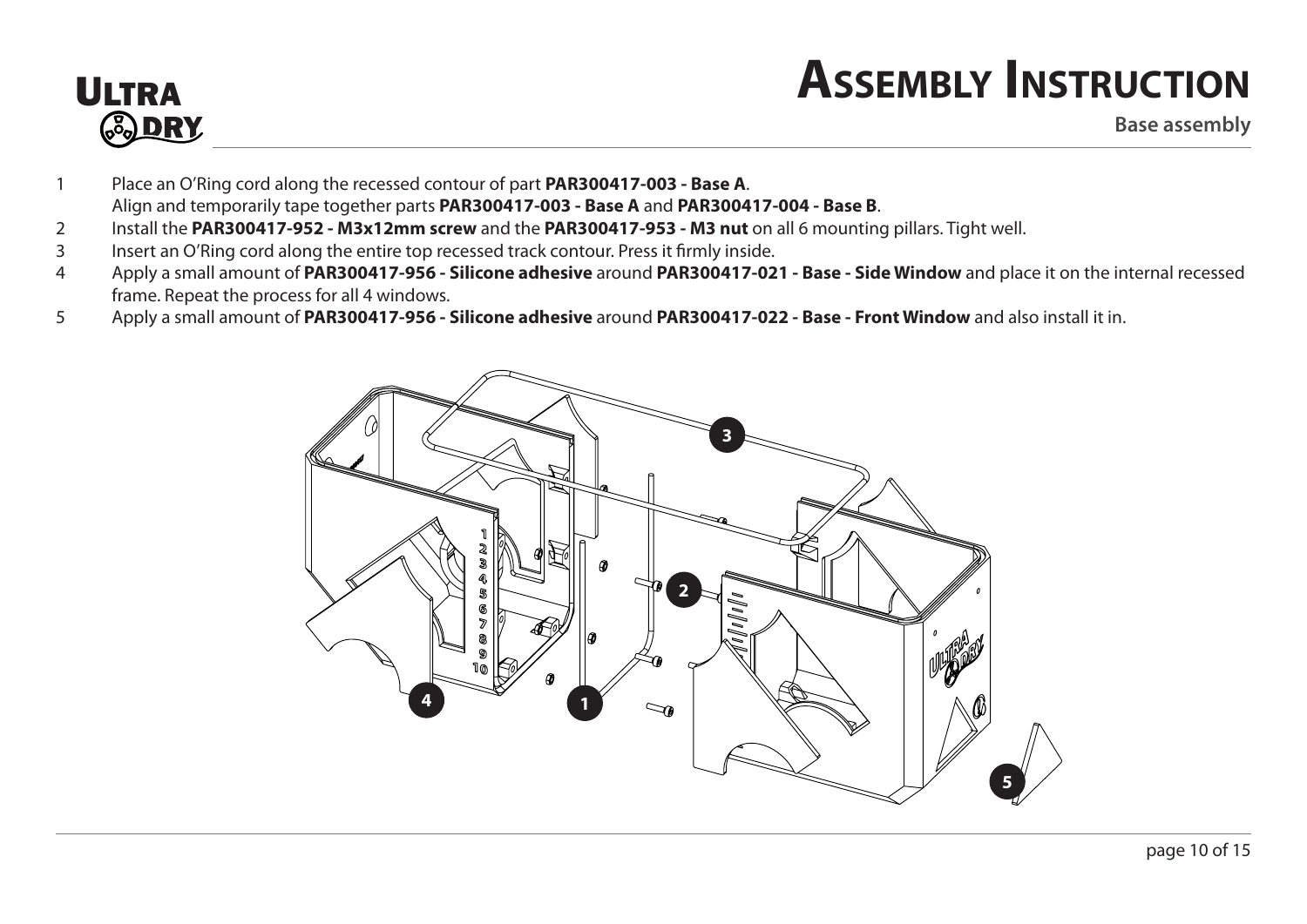## **ULTRA**<br>*SODRY*

### **Assembly Instruction**

**Cover assembly**

- 6 Place an O'Ring cord along the recessed contour of part **PAR300417-005 Cover A**. Align and temporarily tape together parts **PAR300417-005 - Cover A** and **PAR300417-006 - Cover B**.
- 7 Install the **PAR300417-952 M3x12mm screw** and the **PAR300417-953 M3 nut** on all 6 mounting pillars. Tight well.
- 8 Apply a small amount of **PAR300417-956 Silicone adhesive** around **PAR300417-019 Cover Side Window** and place it on the internal recessed frame. Repeat the process for all 4 windows.
- 9 Apply a small amount of **PAR300417-956 Silicone adhesive** around **PAR300417-020 Cover Front Window** and also install it in.

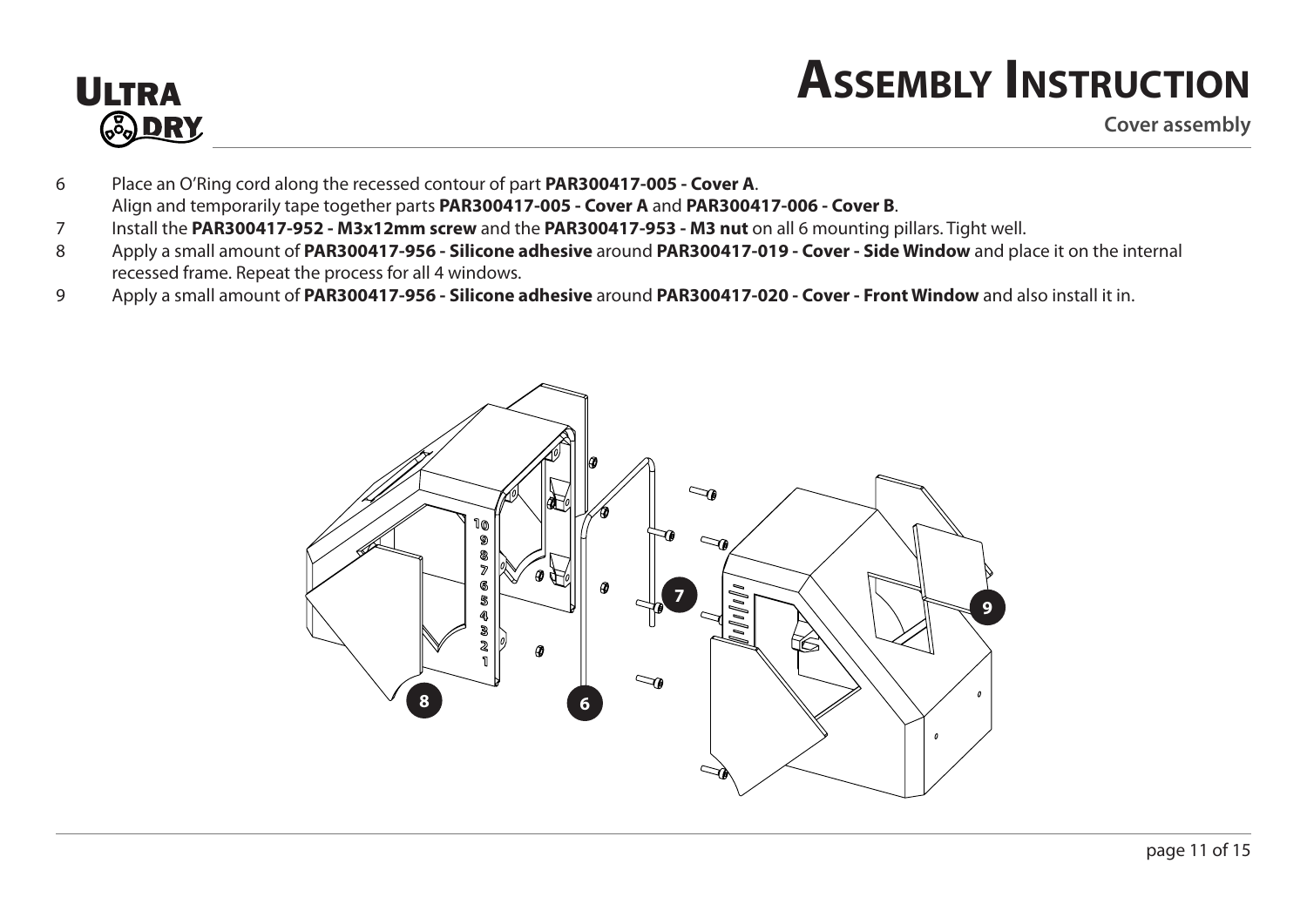

#### **Assembly Instruction**

**Hinges assembly**

- 10 Align **PAR300417-009 Hinge Cover A**, **PAR300417-010 Hinge Cover B**, **PAR300417-007 Hinge Lock/Base A** and **PAR300417-008 - Hinge Lock/Base B**, locking all parts together with **PAR300417-012 - Hinge/Lock Pin B** and **PAR300417-011 - Hinge/Lock Pin A**. Apply a small amount of Loctite 401 on **PAR300417-011** during assembly.
- 11 Align **PAR300417-013 Lock Lever A**, **PAR300417-014 Lock Lever B**, **PAR300417-007 Hinge Lock/Base A** and **PAR300417-008 - Hinge Lock/Base B**, locking all parts together with **PAR300417-012 - Hinge/Lock Pin B** and **PAR300417-011 - Hinge/Lock Pin A**. Apply a small amount of Loctite 401 on **PAR300417-011** during assembly.
- 12 Install **PAR300417-958 M3x20mm screws** and the **PAR300417-953 M3 nuts** on the lock lever to finish the assembly.



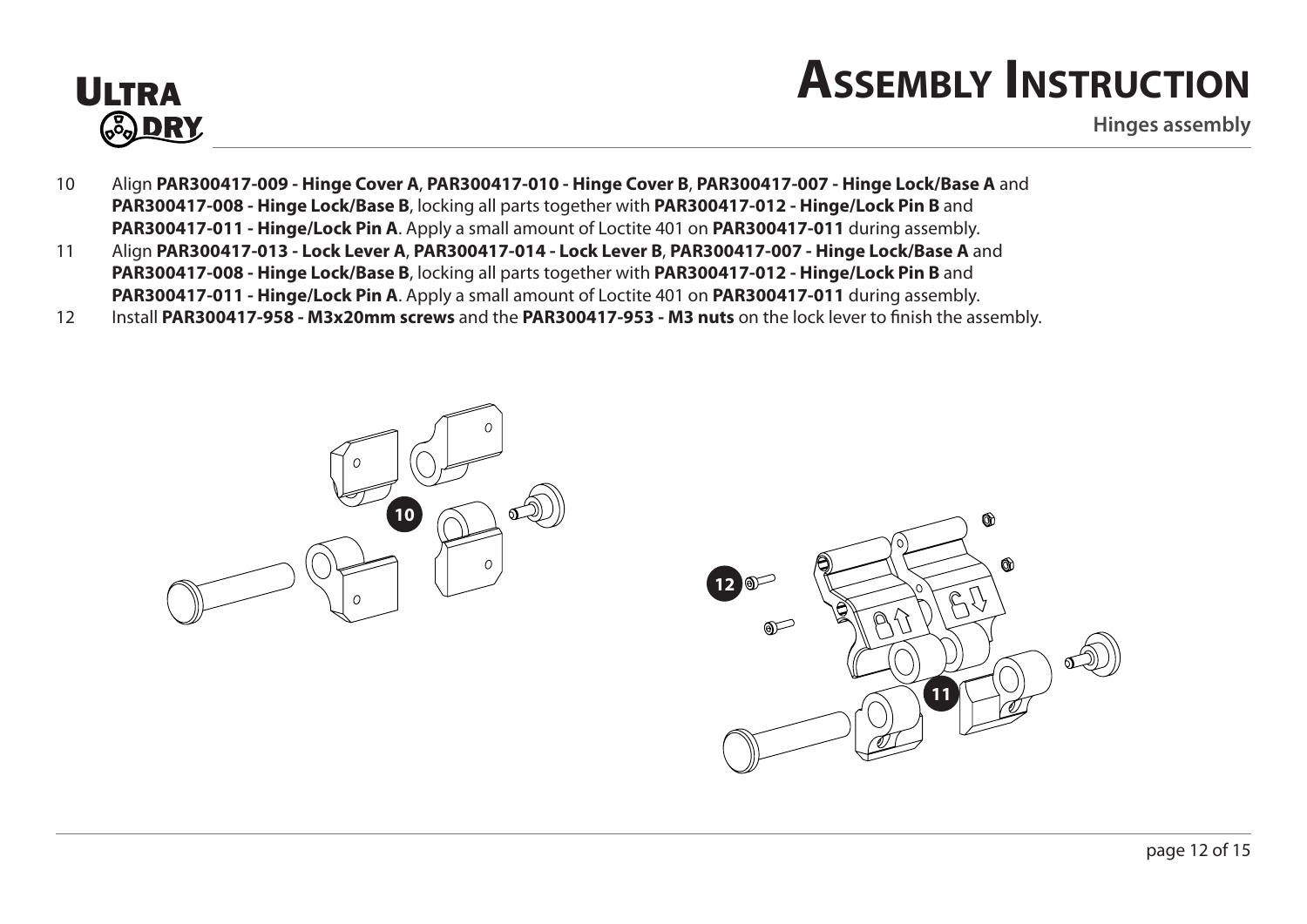### **ULTRA**<br>**CODRY**

### **Assembly Instruction**

**Ball bearing supports assembly**

- Align **PAR300417-001 Universal support roll A** and **PAR300417-002 Universal support roll B**. Glue parts together using a small amount of Loctite 401. Note the proper parts alignment.
- Install the **PAR300417-900 Ball bearing 629 2RS**. It is a tight fit. If necessary sand the axle to adjust the interference.
- Snap both Universal support roll assemblies into place. They should "click" into the support bed.



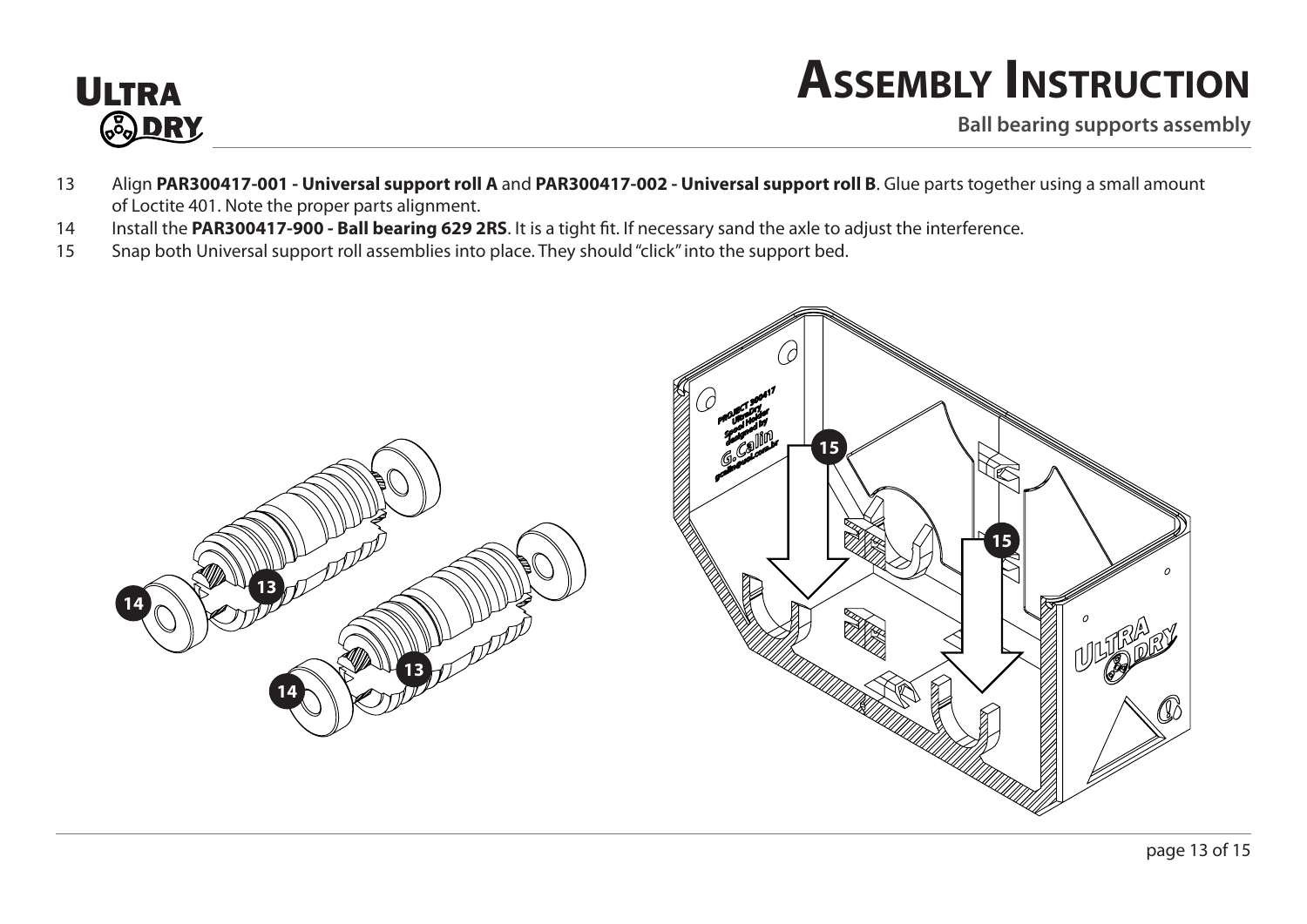

### **Assembly Instruction**

**Final assembly**

- Apply a small amount of **PAR300417-956 Silicone adhesive** around **PAR300417-023 Desiccant Window** and place it on the internal recessed frame.
- Fill **PAR300417-016 Desiccant holder** with **PAR300417-901 Blue Silica** and close it with **PAR300417-917 Desiccant cover.**
- Place the Desiccant holder inside the spool holder base, near the front window.
- Install the **PAR300417-960 6mm PU hose** into the hose holder.
- Place the spool filament (1.75 or 2.85mm filament) inside; guide the filament through the hose, close the spool holder and lock it.